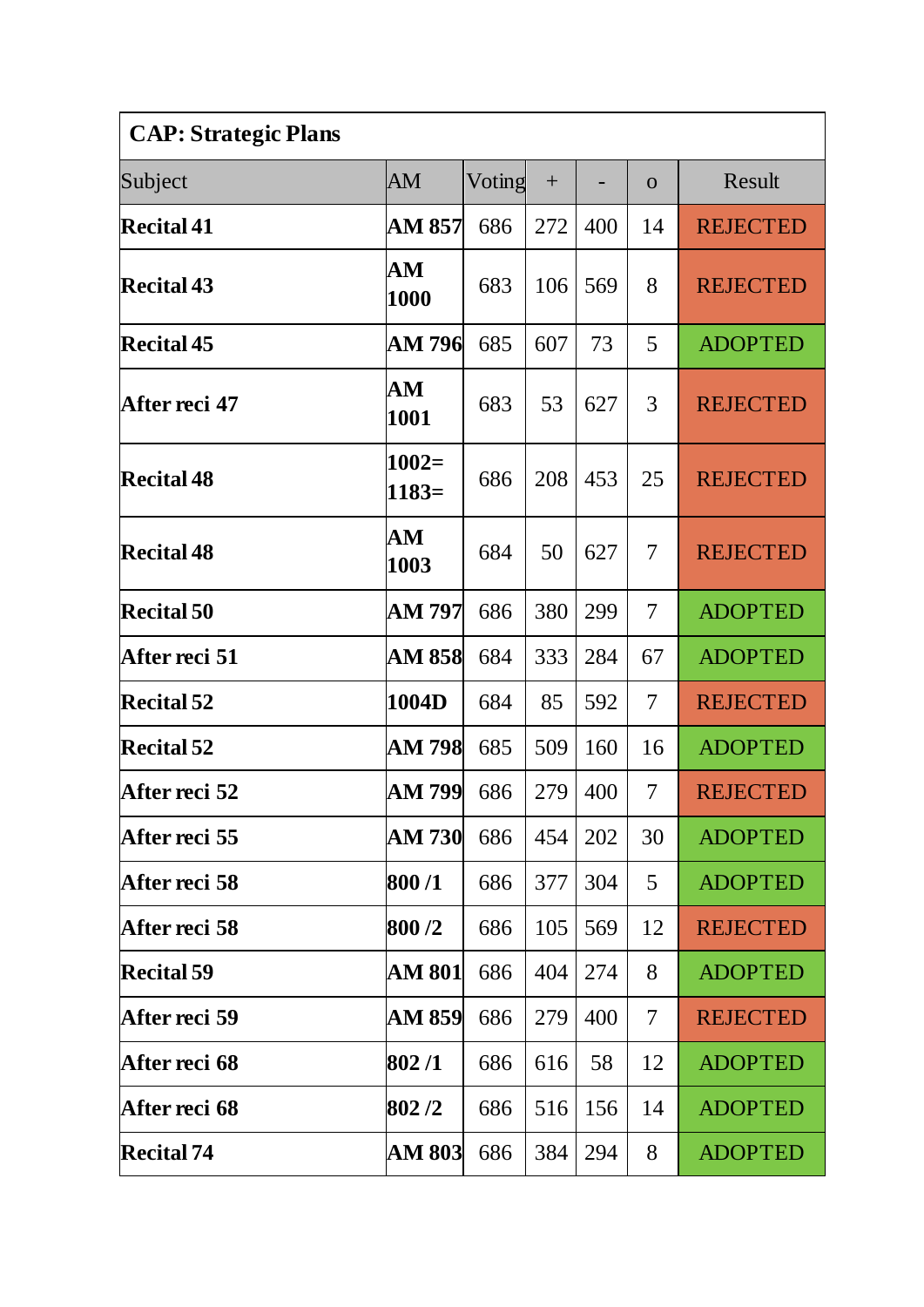| After reci 78 | 1144/1                        |  |  | 686   408   262   16   ADOPTED  |
|---------------|-------------------------------|--|--|---------------------------------|
| After reci 78 |                               |  |  | $1144/2$ 686 337 334 15 ADOPTED |
| After reci 80 | AM 860   686   146   477   63 |  |  | <b>REJECTED</b>                 |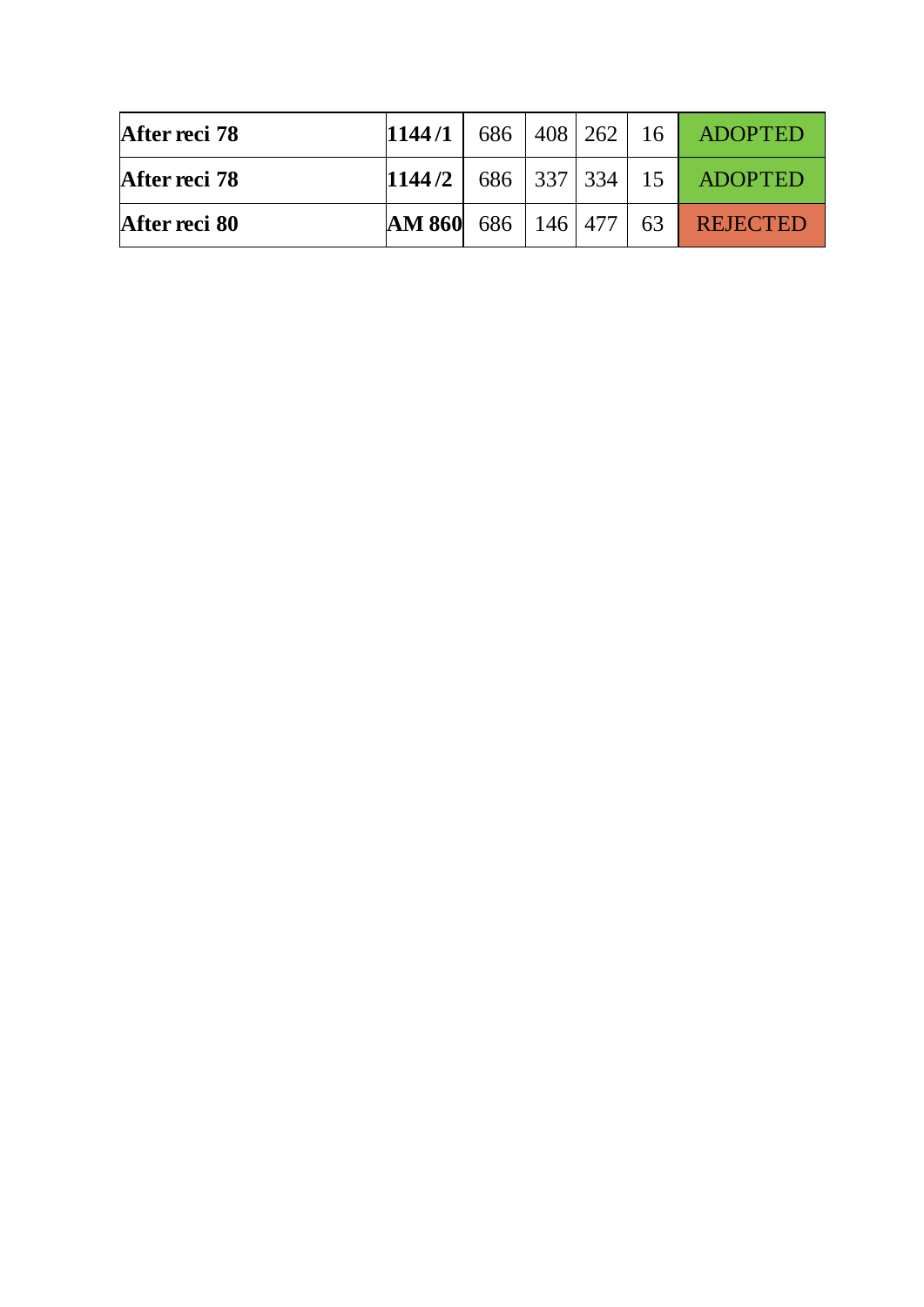| <b>Common agricultural policy</b> |                 |        |     |     |              |                 |  |
|-----------------------------------|-----------------|--------|-----|-----|--------------|-----------------|--|
| Subject                           | AM              | Voting | $+$ |     | $\mathbf{O}$ | Result          |  |
| Committee block                   |                 | 686    | 635 | 15  | 36           | <b>ADOPTED</b>  |  |
| $\S 1$ , after (d)                | AM 233          | 684    | 76  | 602 | 6            | <b>REJECTED</b> |  |
| after § 1                         | <b>AM 207</b>   | 686    | 61  | 540 | 85           | <b>REJECTED</b> |  |
| $\S 1$ , sub $\S 1$               | <b>AM 240</b>   | 684    | 84  | 547 | 53           | <b>REJECTED</b> |  |
| § 1, sub § 1                      | AM 76           | 686    | 636 | 25  | 25           | <b>ADOPTED</b>  |  |
| $\S 1$ , sub $\S 2$               | AM 241          | 684    | 85  | 553 | 46           | <b>REJECTED</b> |  |
| $\S 1$ , sub $\S 2$               | AM 77           | 686    | 657 | 24  | 5            | <b>ADOPTED</b>  |  |
| $\S 1$ , sub $\S 3$               | 79D=<br>$242D=$ | 686    | 613 | 62  | 11           | <b>ADOPTED</b>  |  |
| $\S 2$ , sub $\S 1$               | $243+$<br>245   | 684    | 78  | 599 | 7            | <b>REJECTED</b> |  |
| $\S 2$ , sub $\S 1$               | <b>AM 81</b>    | 686    | 638 | 38  | 10           | <b>ADOPTED</b>  |  |
| $\S$ 2, after sub $\S$ 1          | $82=$<br>$244=$ | 686    | 593 | 25  | 68           | <b>ADOPTED</b>  |  |
| $\S 2$ , sub $\S 2$               | AM 246          | 684    | 27  | 599 | 58           | <b>REJECTED</b> |  |
| $\S 2$ , sub $\S 3$               | 84D=<br>$247D=$ | 686    | 621 | 56  | 9            | <b>ADOPTED</b>  |  |
| $\S 2$ , sub $\S 1$               | <b>AM 248</b>   | 684    | 259 | 421 | 4            | <b>REJECTED</b> |  |
| $\S 1$ , sub $\S 1$ , (a)         | AM 249          | 684    | 54  | 600 | 30           | <b>REJECTED</b> |  |
| $\S 1$ , sub $\S 1$ , (a)         | AM 93           | 686    | 645 | 12  | 29           | <b>ADOPTED</b>  |  |
| $\S 1$ , sub $\S 1$ , (b)         | AM 250          | 684    | 88  | 565 | 31           | <b>REJECTED</b> |  |
| $\S 1$ , sub $\S 1$ , (b)         | AM 94           | 686    | 598 | 58  | 30           | <b>ADOPTED</b>  |  |
| $\S 1$ , sub $\S 1$ , (c)         | AM 251          | 684    | 44  | 610 | 30           | <b>REJECTED</b> |  |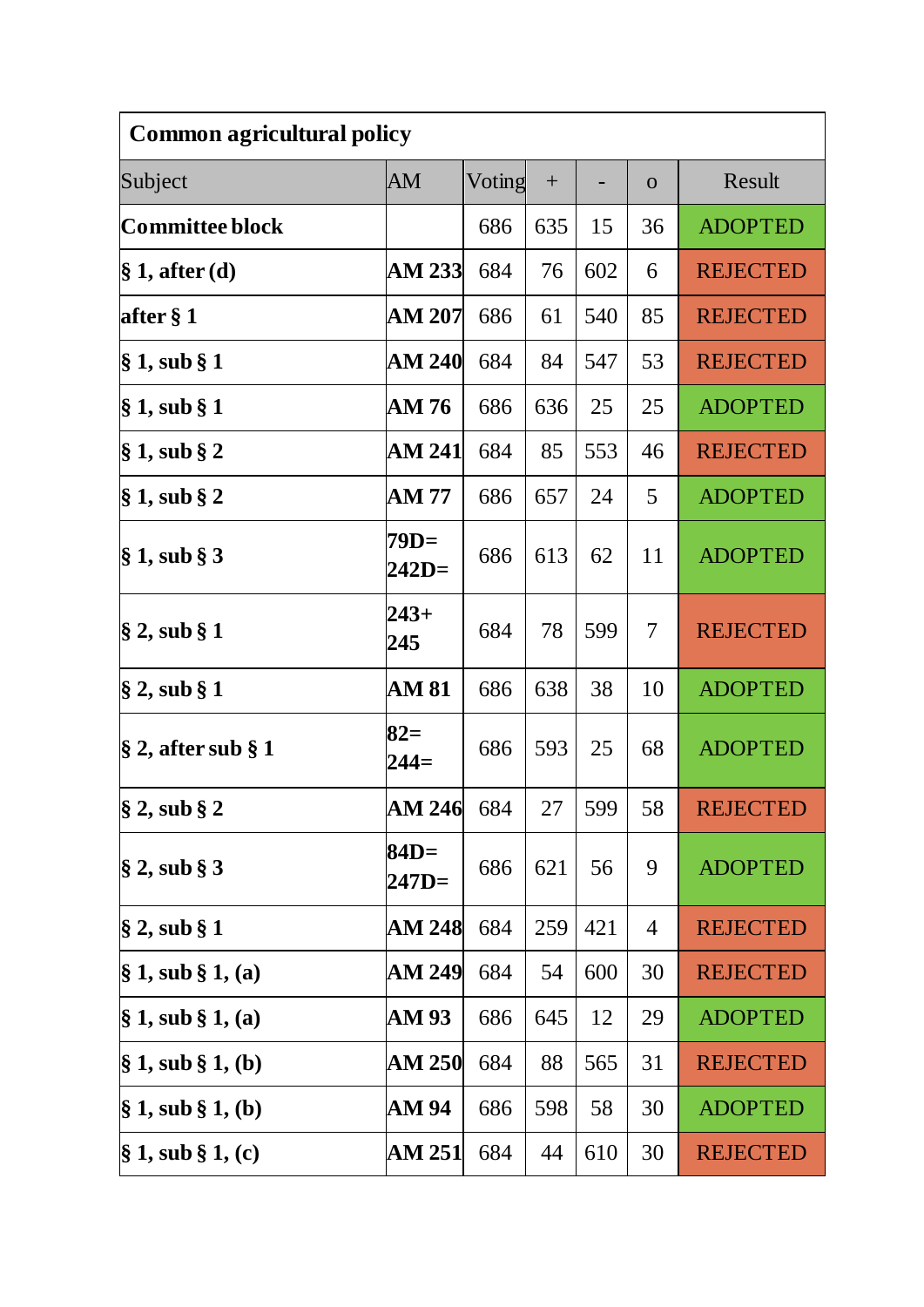| $\S 1$ , sub $\S 2$          | AM 252                                                      | 684 | 88  | 595 | $\mathbf{1}$ | <b>REJECTED</b> |
|------------------------------|-------------------------------------------------------------|-----|-----|-----|--------------|-----------------|
| $\S 2$ , sub $\S 2$ , (a)    | AM 257                                                      | 684 | 260 | 420 | 4            | <b>REJECTED</b> |
| $\S 2$                       | <b>AM 288</b>                                               | 685 | 124 | 544 | 17           | <b>REJECTED</b> |
| $\S 1$ , sub $\S 1$          | AM 289                                                      | 686 | 274 | 395 | 17           | <b>REJECTED</b> |
| $\S 1$                       | AM 227                                                      | 686 | 656 | 20  | 10           | <b>ADOPTED</b>  |
| $\S 1$ , sub $\S 1$          | $183=$<br>211cp1<br>283ср1                                  | 686 | 622 | 33  | 31           | <b>ADOPTED</b>  |
| $\S 1$ , after sub $\S 3$    | <b>AM 290</b>                                               | 686 | 219 | 456 | 11           | <b>REJECTED</b> |
| $\S 1$ , after sub $\S 3$    | 211cp2                                                      | 686 | 317 | 302 | 67           | <b>ADOPTED</b>  |
| After § 1                    | 283cp2                                                      | 686 | 294 | 302 | 90           | <b>REJECTED</b> |
| $\S$ 2, and $\S$ 3, intro ad | 184,<br>185,<br>186,<br>187,<br>$188D=$<br>211cp3<br>283cp3 | 686 | 649 | 29  | 8            | <b>ADOPTED</b>  |
| $§$ 3, (da)                  | <b>AM 292</b>                                               | 686 | 149 | 524 | 13           | <b>REJECTED</b> |
| $\S$ 3, (da)                 | 211cp4                                                      | 685 | 291 | 333 | 61           | <b>REJECTED</b> |
|                              |                                                             |     |     |     |              |                 |
| $§$ 3a                       | AM 291                                                      | 686 | 356 | 322 | 8            | <b>ADOPTED</b>  |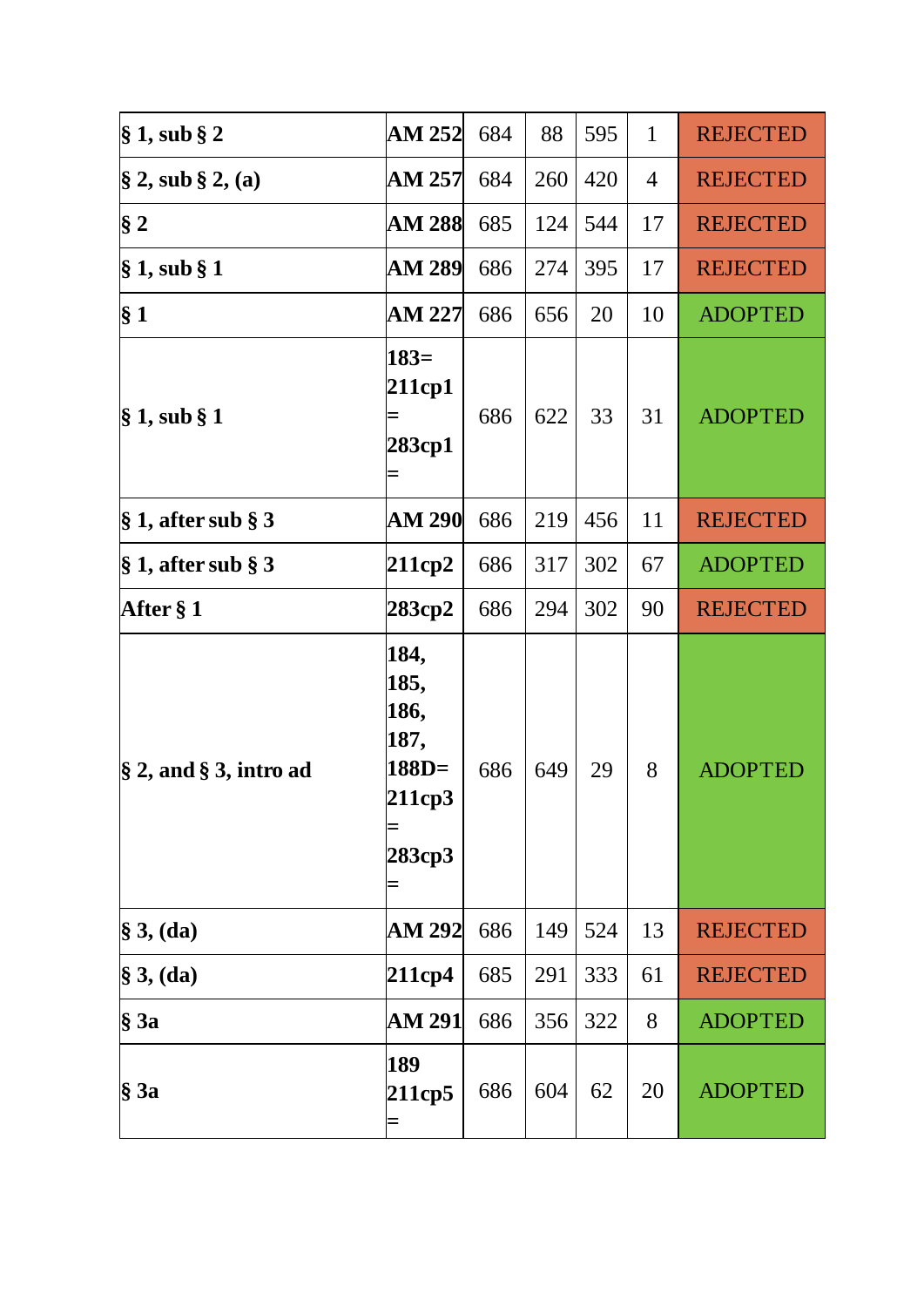|                                 | 283cp4                                     |     |     |     |    |                 |
|---------------------------------|--------------------------------------------|-----|-----|-----|----|-----------------|
|                                 |                                            |     |     |     |    |                 |
| $\S$ 3b and 3c                  | 283cp5                                     | 686 | 312 | 362 | 12 | <b>REJECTED</b> |
| $§$ 3b and 3c                   | 190,<br>$191=$<br>211cp6<br>$\mathbf{D} =$ | 686 | 424 | 254 | 8  | <b>ADOPTED</b>  |
| $\$\,1,$ sub $\S\,2,$ intro     | 212cp1<br>$= 293=$                         | 686 | 339 | 334 | 13 | <b>ADOPTED</b>  |
| $\S 1$ , sub $\S 2$ , after (b) | 212cp2<br>$= 294 =$                        | 686 | 344 | 330 | 12 | <b>ADOPTED</b>  |
| $\S 2$                          | <b>AM 228</b>                              | 686 | 472 | 205 | 9  | <b>ADOPTED</b>  |
| $§$ 2                           | $192 +$<br>193                             |     |     |     |    | <b>FALLS</b>    |
| $\S 2$                          | <b>AM 213</b>                              | 686 | 181 | 492 | 13 | <b>REJECTED</b> |
| $§$ 2                           | AM 259                                     | 684 | 16  | 604 | 64 | <b>REJECTED</b> |
| $\S 2$                          | <b>AM 258</b>                              | 684 | 16  | 602 | 66 | <b>REJECTED</b> |
| § 2                             | <b>AM 260</b>                              | 684 | 69  | 594 | 21 | <b>REJECTED</b> |
| § <sub>1</sub>                  | <b>AM 298</b>                              | 686 | 114 | 560 | 12 | <b>REJECTED</b> |
| § 1                             | AM 261                                     | 684 | 82  | 589 | 13 | <b>REJECTED</b> |
| § <sub>1</sub>                  | AM 262                                     | 684 | 128 | 544 | 12 | <b>REJECTED</b> |
| § 1                             | <b>AM 202</b>                              | 686 | 505 | 176 | 5  | <b>ADOPTED</b>  |
| $\S 1$                          | <b>AM 230</b>                              | 686 | 655 | 19  | 12 | <b>ADOPTED</b>  |
| $\S 1$ , sub $\S 2$             | <b>AM 263</b>                              | 684 | 307 | 370 | 7  | <b>REJECTED</b> |
| $\S 2$ , sub $\S 1$             | <b>AM 264</b>                              | 684 | 308 | 369 | 7  | <b>REJECTED</b> |
| <b>Recital 1</b>                | <b>AM 284</b>                              | 686 | 383 | 294 | 9  | <b>ADOPTED</b>  |